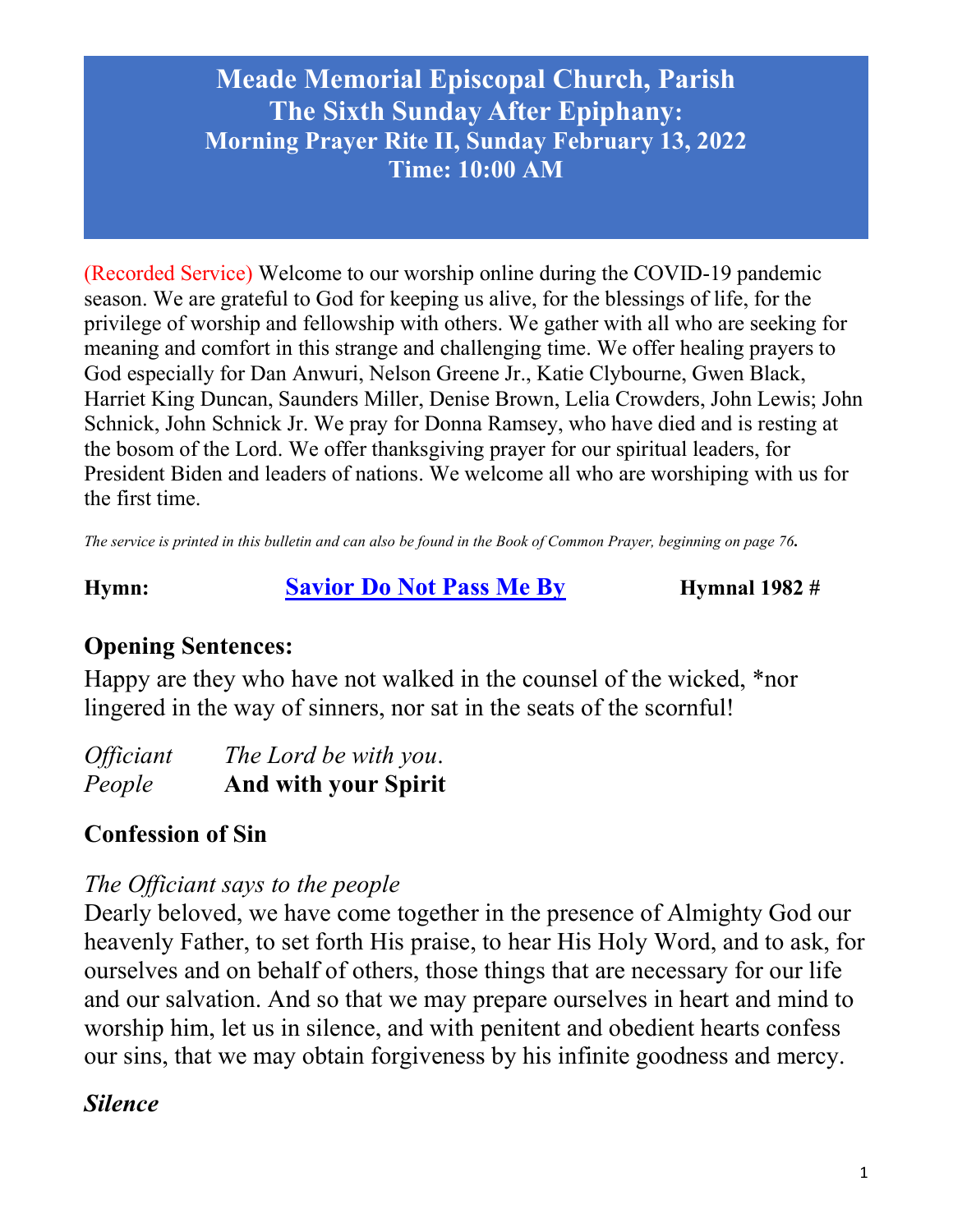### Officiant and People together

Most merciful God, we confess that we have sinned against you in thought, word, and deed, by what we have done, and by we have left undone. We have not loved you with our whole heart; we have not loved our neighbors as ourselves. We are truly sorry and we humbly repent. For the sake of your Son Jesus Christ, have mercy on us and forgive us; that we may delight in your will, and walk in your ways, to the glory of your Name. Amen.

#### The Absolution

Almighty God have mercy on you, forgive you all your sins through our Lord Jesus Christ, strengthen you in all goodness, and by the power of the Holy Spirit keep you in eternal life. Amen.

### The Invitatory and Psalter

Officiant Lord, open our lips. People And our mouth shall proclaim your praise.

#### Officiant and People

Glory to the Father, and to the Son, and to the Holy Spirit: as it was in the beginning, is now, and will be forever. Amen. Alleluia.

### The Liturgy of The Word

#### First Lesson Jeremiah 17:5-10 Nadine Goff

<sup>5</sup>Thus says the Lord: Cursed are those who trust in mere mortals and make mere flesh their strength, whose hearts turn away from the Lord.<sup>6</sup>They shall be like a shrub in the desert and shall not see when relief comes. They shall live in the parched places of the wilderness, in an uninhabited salt land. <sup>7</sup>Blessed are those who trust in the Lord, whose trust is the Lord. <sup>8</sup>They shall be like a tree planted by water, sending out its roots by the stream. It shall not fear when heat comes, and its leaves shall stay green; in the year of drought, it is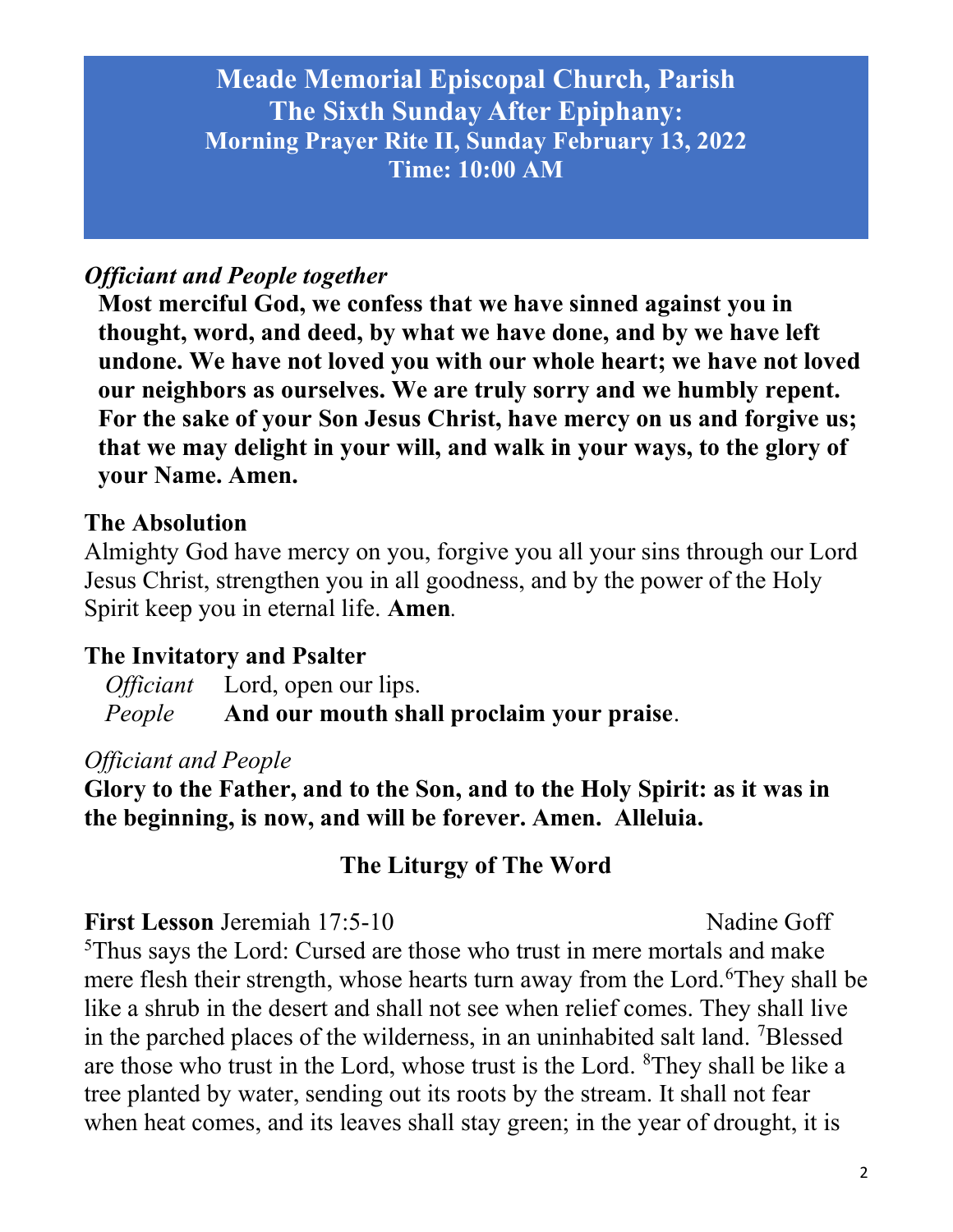not anxious, and it does not cease to bear fruit. <sup>9</sup>The heart is devious above all else; it is perverse— who can understand it?  $^{10}$ I the Lord test the mind and search the heart, to give to all according to their ways, according to the fruit of their doings.

Reader: Hear What the Spirit is saying to the Church People: Thanks be to God.

**Psalm:** Psalm 1 Nicole Livas

- <sup>1</sup> Happy are they who have not walked in the counsel of the wicked,  $*$  nor lingered in the way of sinners,
	- nor sat in the seats of the scornful!
- <sup>2</sup> Their delight is in the law of the Lord,  $*$ and they meditate on his law day and night.
- <sup>3</sup> They are like trees planted by streams of water, bearing fruit in due season, with leaves that do not wither; \* everything they do shall prosper.
- <sup>4</sup> It is not so with the wicked; \*

they are like chaff which the wind blows away.

- <sup>5</sup> Therefore the wicked shall not stand upright when judgment comes,  $*$ nor the sinner in the council of the righteous.
- $6$  For the Lord knows the way of the righteous,  $*$ but the way of the wicked is doomed.

## Glory to the Father, and to the Son, and to the Holy Spirit: as it was in the beginning, is now, and will be forever. Amen.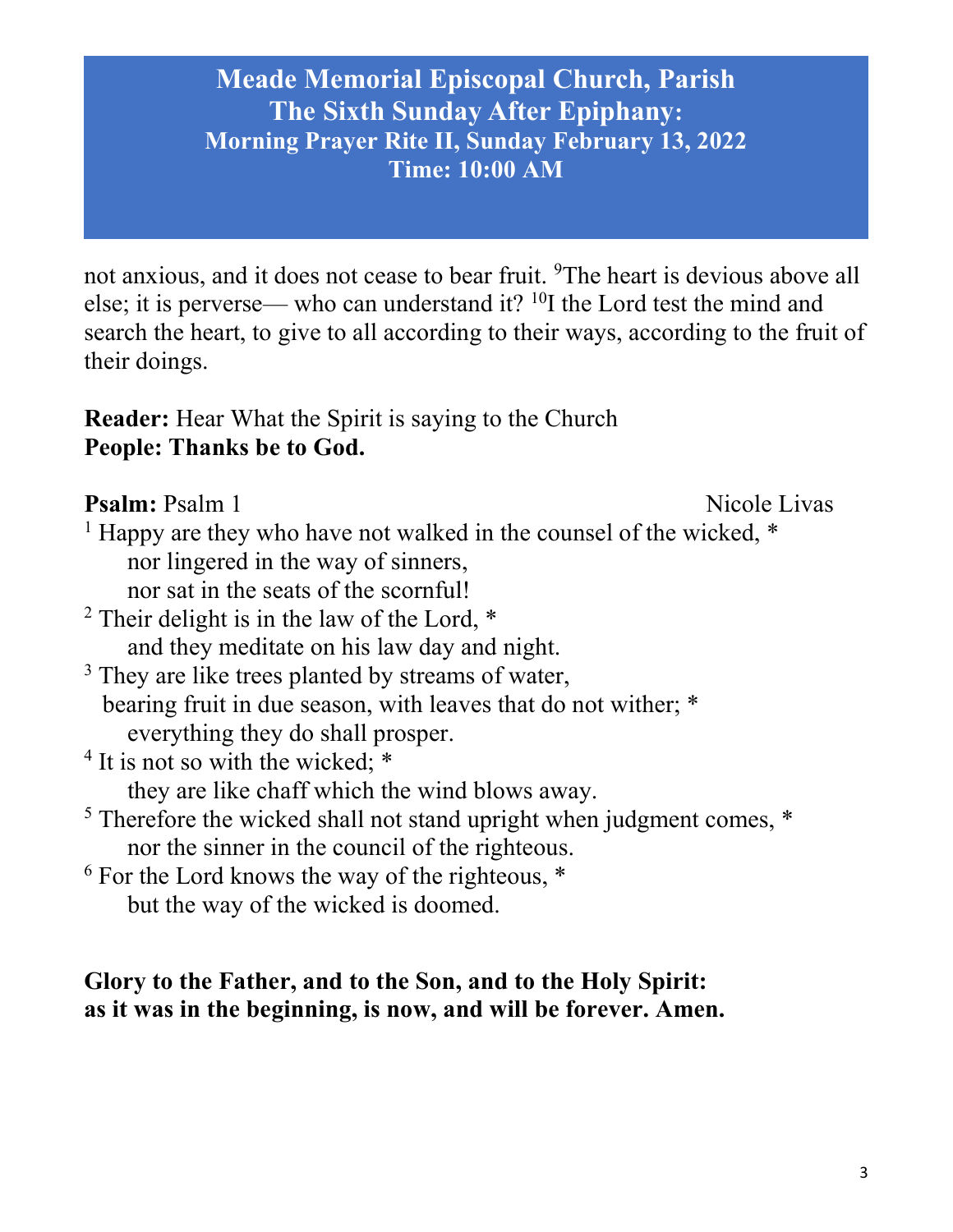### Second Lesson 1 Corinthians 15:12-20 Barbara Wells

 $12$ Now if Christ is proclaimed as raised from the dead, how can some of you say there is no resurrection of the dead? <sup>13</sup>If there is no resurrection of the dead, then Christ has not been raised; <sup>14</sup>and if Christ has not been raised, then our proclamation has been in vain, and your faith has been in vain. <sup>15</sup>We are even found to be misrepresenting God, because we testified of God that he raised Christ—whom he did not raise if it is true that the dead are not raised. <sup>16</sup>For if the dead are not raised, then Christ has not been raised. <sup>17</sup>If Christ has not been raised, your faith is futile, and you are still in your sins.  $18$ Then those also who have died in Christ have perished.  $19$ If for this life only we have hoped in Christ, we are of all people most to be pitied.  $20$ But in fact Christ has been raised from the dead, the first fruits of those who have died.

Reader: Hear What the Spirit is saying to the Church People: Thanks be to God.

## Hymn: Christ is Made The Sure Foundation Hymnal 1982 #518 Christ the Sure Foundation

### Gospel Reading: Luke 6:17-26 Prof Lelia Crowders

 $17$ He came down with them and stood on a level place, with a great crowd of his disciples and a great multitude of people from all Judea, Jerusalem, and the coast of Tyre and Sidon. <sup>18</sup>They had come to hear him and to be healed of their diseases; and those who were troubled with unclean spirits were cured. <sup>19</sup>And all in the crowd were trying to touch him, for power came out from him and healed all of them. <sup>20</sup>Then he looked up at his disciples and said: "Blessed are you who are poor, for yours is the kingdom of God. <sup>21"</sup>Blessed are you who are hungry now, for you will be filled. "Blessed are you who weep now, for you will laugh. <sup>22</sup>"Blessed are you when people hate you, and when they exclude you, revile you, and defame you on account of the Son of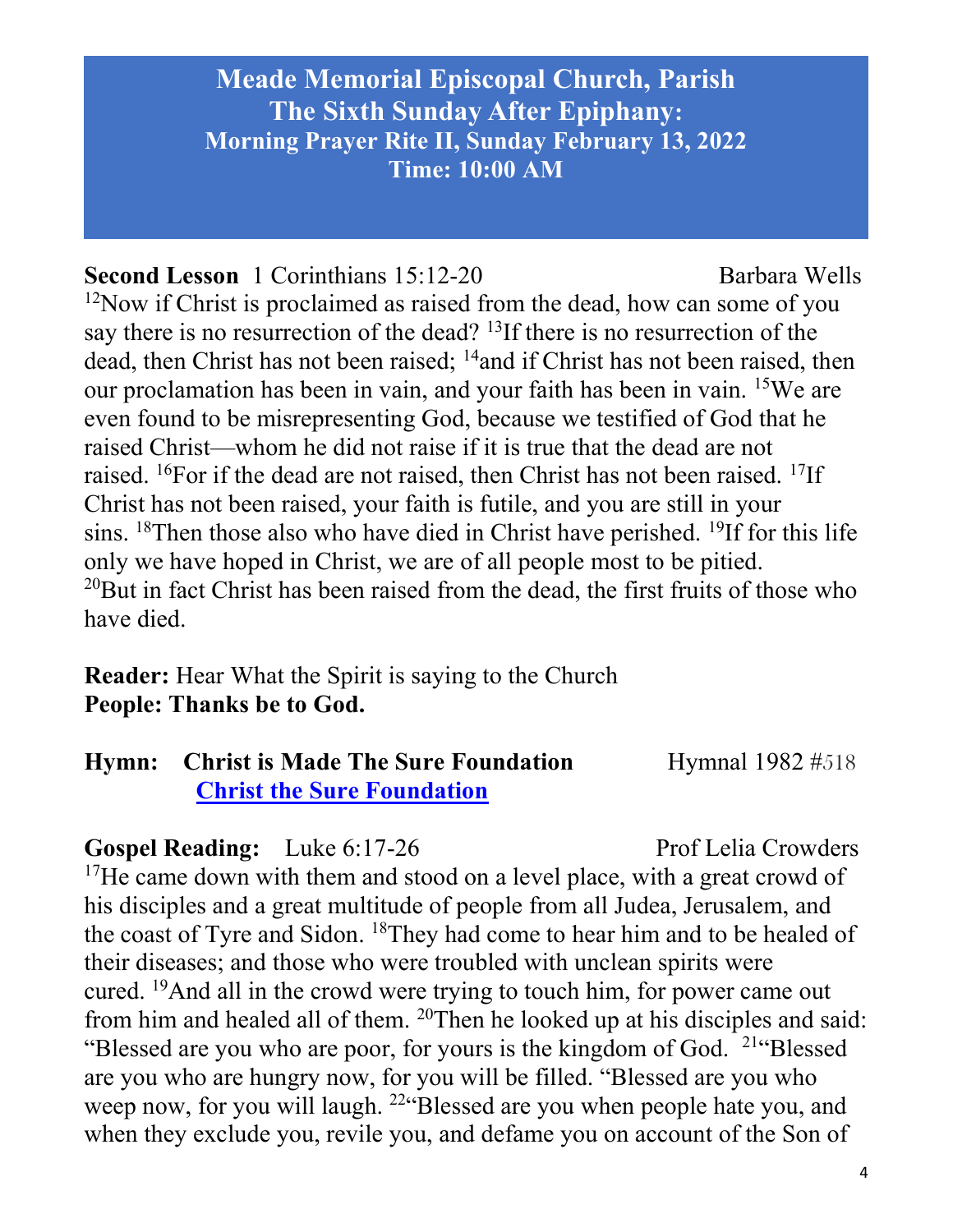Man. <sup>23</sup>Rejoice in that day and leap for joy, for surely your reward is great in heaven; for that is what their ancestors did to the prophets. <sup>24"</sup>But woe to you who are rich, for you have received your consolation. <sup>25"</sup>Woe to you who are full now, for you will be hungry. "Woe to you who are laughing now, for you will mourn and weep. <sup>26"</sup>Woe to you when all speak well of you, for that is what their ancestors did to the false prophets.

Reader: Hear What the Spirit is saying to the Church People: Thanks be to God.

The Sermon: Dr. Ernest Ogbozor

# Officiant and People together

The Apostles' Creed

I believe in God, the Father almighty, creator of heaven and earth; I believe in Jesus Christ, his only Son, our Lord. He was conceived by the power of the Holy Spirit and born of the Virgin Mary. He suffered under Pontius Pilate, was crucified, died, and was buried. He descended to the dead. On the third day he rose again. He ascended into heaven and is seated at the right hand of the Father. He will come again to judge the living and the dead. I believe in the Holy Spirit, the Holy Catholic Church, the communion of saints, and the forgiveness of sins the resurrection of the body, and the life everlasting. Amen.

### The Prayers

Officiant The Lord be with you. People And also, with you.

- V. Show us your mercy, O Lord;
- R. And grant us your salvation.

Suffrages A Dr. Cosette Livas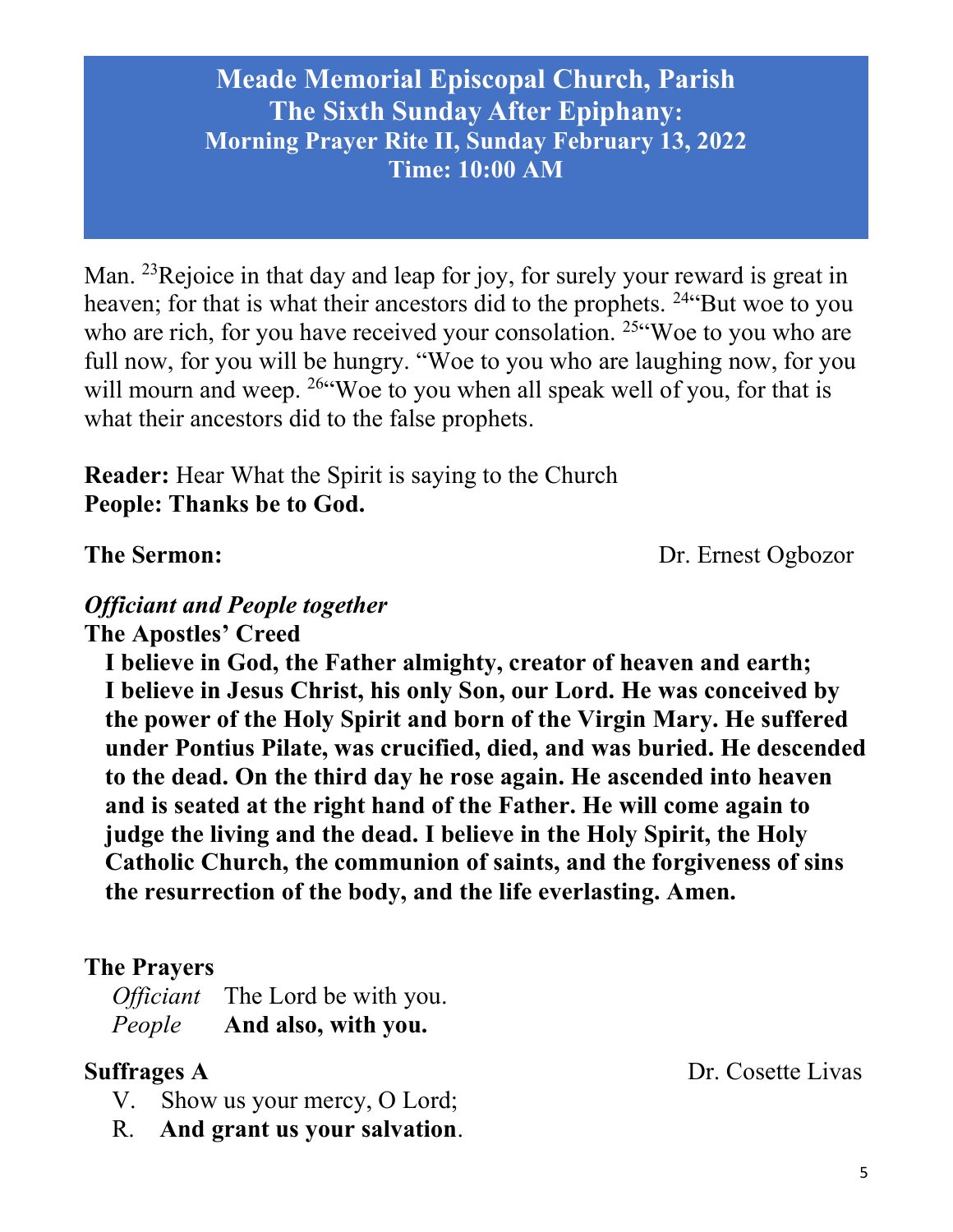6

# Meade Memorial Episcopal Church, Parish The Sixth Sunday After Epiphany: Morning Prayer Rite II, Sunday February 13, 2022 Time: 10:00 AM

- V. Clothe your ministers with righteousness;
- R. Let your people sing with joy.
- V. Give peace, O Lord, in all the world;
- R. For only in you can we live in safety.
- V. Lord, keep this nation under your care;
- R. And guide us in the way of justice and truth.
- V. Let your way be known upon earth;
- R. Your saving health among all nations.
- V. Let not the needy, O Lord, be forgotten;
- R. Nor the hope of the poor be taken away.
- V. Create in us clean hearts, O God;
- R. And sustain us with your Holy Spirit.

Pray for Those in the Parish Prayer List France Paula Price

# A Collect Sixth Sunday After Epiphany Cris Abad

O God, the strength of all who put their trust in you: Mercifully accept our prayers; and because in our weakness we can do nothing good without you, give us the help of your grace, that in keeping your commandments we may please you both in will and deed; through Jesus Christ our Lord, who lives and reigns with you and the Holy Spirit, one God, for ever and ever. Amen.

# A Collect for Sundays Thomas Jones

O God, you make us glad about the weekly remembrance of the glorious resurrection of your Son our Lord: Give us this day such blessing through our worship of you, that the week to come may be spent in your favor; through Jesus Christ our Lord. Amen.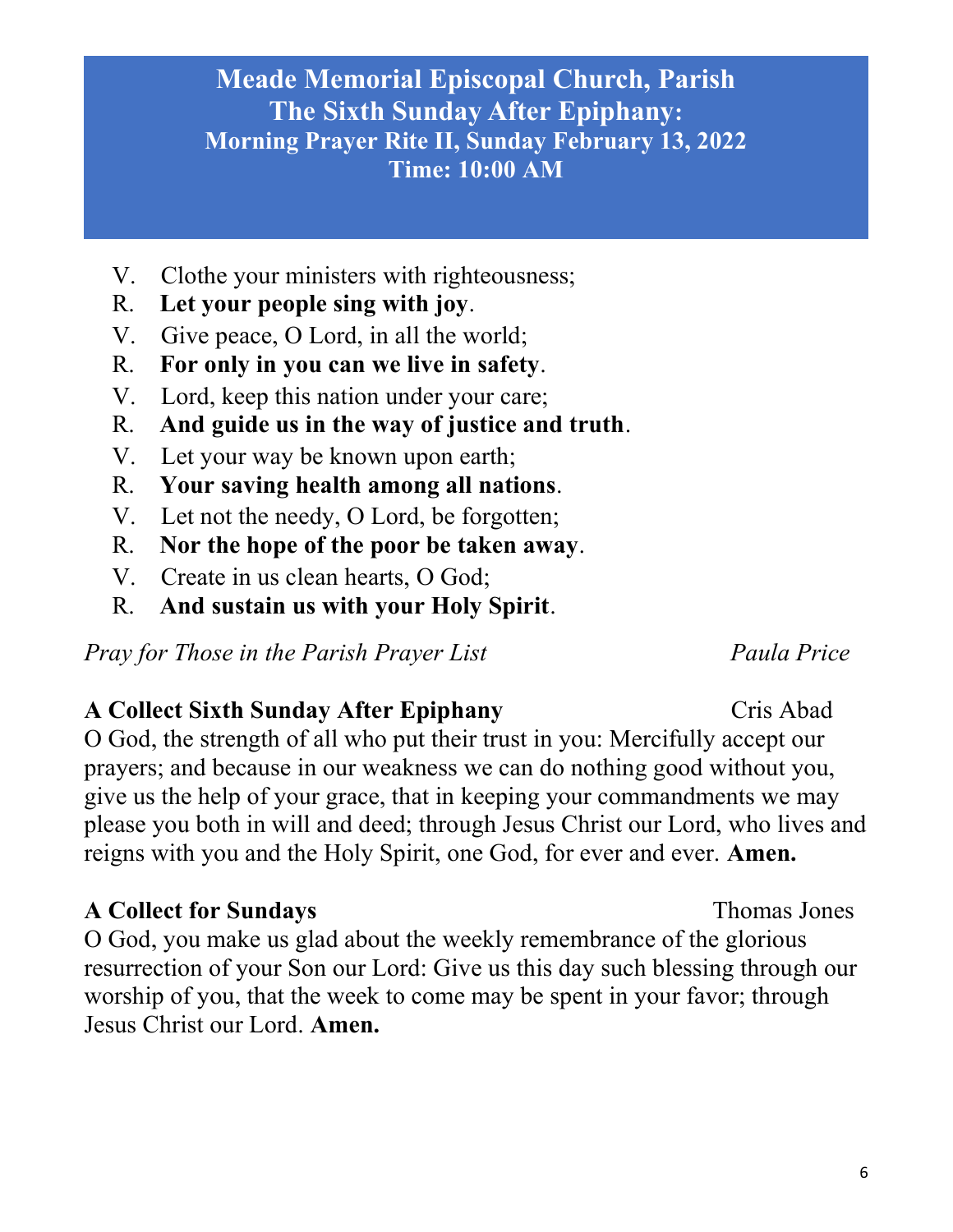# The Collect of the Day Angela King

O God, whose blessed Son came into the world that he might destroy the works of the devil and make us children of God and heirs of eternal life: Grant that, having this hope, we may purify ourselves as he is pure; that, when he comes again with power and great glory, we may be made like him in his eternal and glorious kingdom; where he lives and reigns with you and the Holy Spirit, one God, for ever and ever. Amen.

## A Collect for the Renewal of Life Megan Patterson

O God, the King eternal, whose light divides the day from the night and turns the shadow of death into the morning: Drive far from us all wrong desires, incline our hearts to keep your law, and guide our feet into the way of peace; that, having done your will with cheerfulness during the day, we may, when night comes, rejoice to give you thanks; through Jesus Christ our Lord. Amen.

## A Collect for Peace Joseph Royster

O God, the author of peace and lover of concord, to know you is eternal life and to serve you is perfect freedom: Defend us, your humble servants, in all assaults of our enemies; that we, surely trusting in your defense, may not fear the power of any adversaries; through the might of Jesus Christ our Lord. Amen.

# A Collect for Grace Dolores Johnson

Lord God, almighty and everlasting Father, you have brought us in safety to this new day: Preserve us with your mighty power, that we may not fall into sin, nor be overcome by adversity; and in all we do, direct us to the fulfilling of your purpose; through Jesus Christ our Lord. Amen.

# A Collect for Guidance Milad Abedi

Heavenly Father, in you we live and move and have our being: We humbly pray you so to guide and govern us by your Holy Spirit, that in all the cares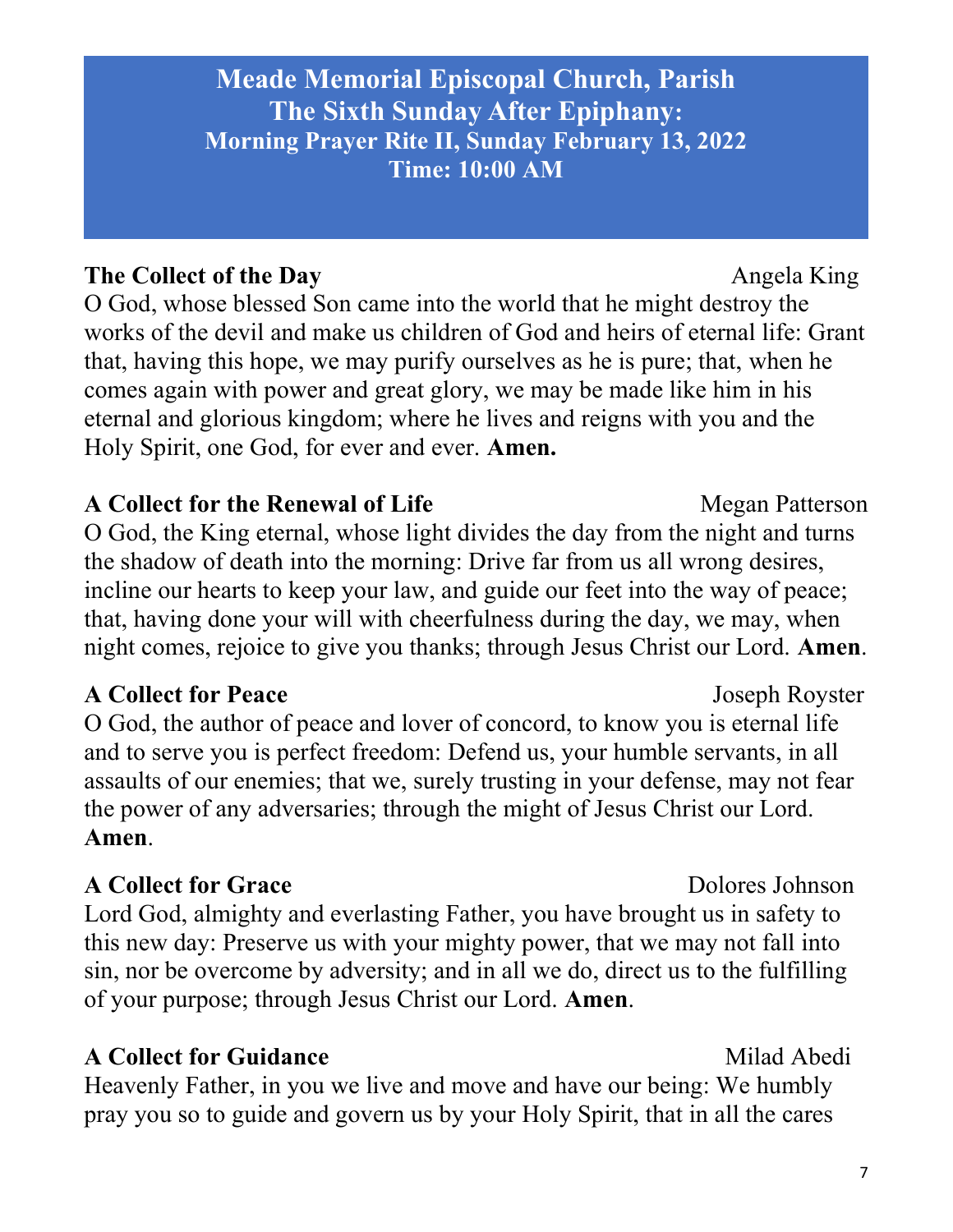and occupations of our life we may not forget you but may remember that we are ever walking in your sight, through Jesus Christ our Lord. Amen.

## A Collect for Protection **Chuck Crowders**

O God, the protector of all who trust in you, without whom nothing is strong, nothing is holy: Increase and multiply upon us your mercy; that, with you as our ruler and guide, we may so pass-through things temporal, that we lose not the things eternal; through Jesus Christ our Lord, who lives and reigns with you and the Holy Spirit, one God, for ever and ever. Amen.

**Prayer for the Poor and the Neglected Prof Lelia Crowders** Almighty and most merciful God, we remember before you all poor and neglected persons whom it would be easy for us to forget: the homeless and the destitute, the old and the sick, and all who have none to care for them. Help us to heal those who are broken in body or spirit, and to turn their sorrow into joy. Grant this, Father, for the love of your Son, who for our sake became poor, Jesus Christ our Lord. Amen.

# **Prayer for the Oppressed Gloria Ward-Lewis** Look with pity, O heavenly Father, upon the people in this land who live with injustice, terror, disease, and death as their constant companions. Have mercy upon us. Help us to eliminate our cruelty to these our neighbors. Strengthen those who spend their lives establishing equal protection of the law and equal opportunities for all. And grant that every one of us may enjoy a fair portion of the riches of this land, through Jesus Christ our Lord. Amen.

**Prayer for Cities of the Earth** Angela Patterson Heavenly Father, in your Word you have given us a vision of that holy City to which the nations of the world bring their glory: Behold and visit, we pray, the cities of the earth. Renew the ties of mutual regard which form our civic life. Send us honest and able leaders. Enable us to eliminate poverty, prejudice,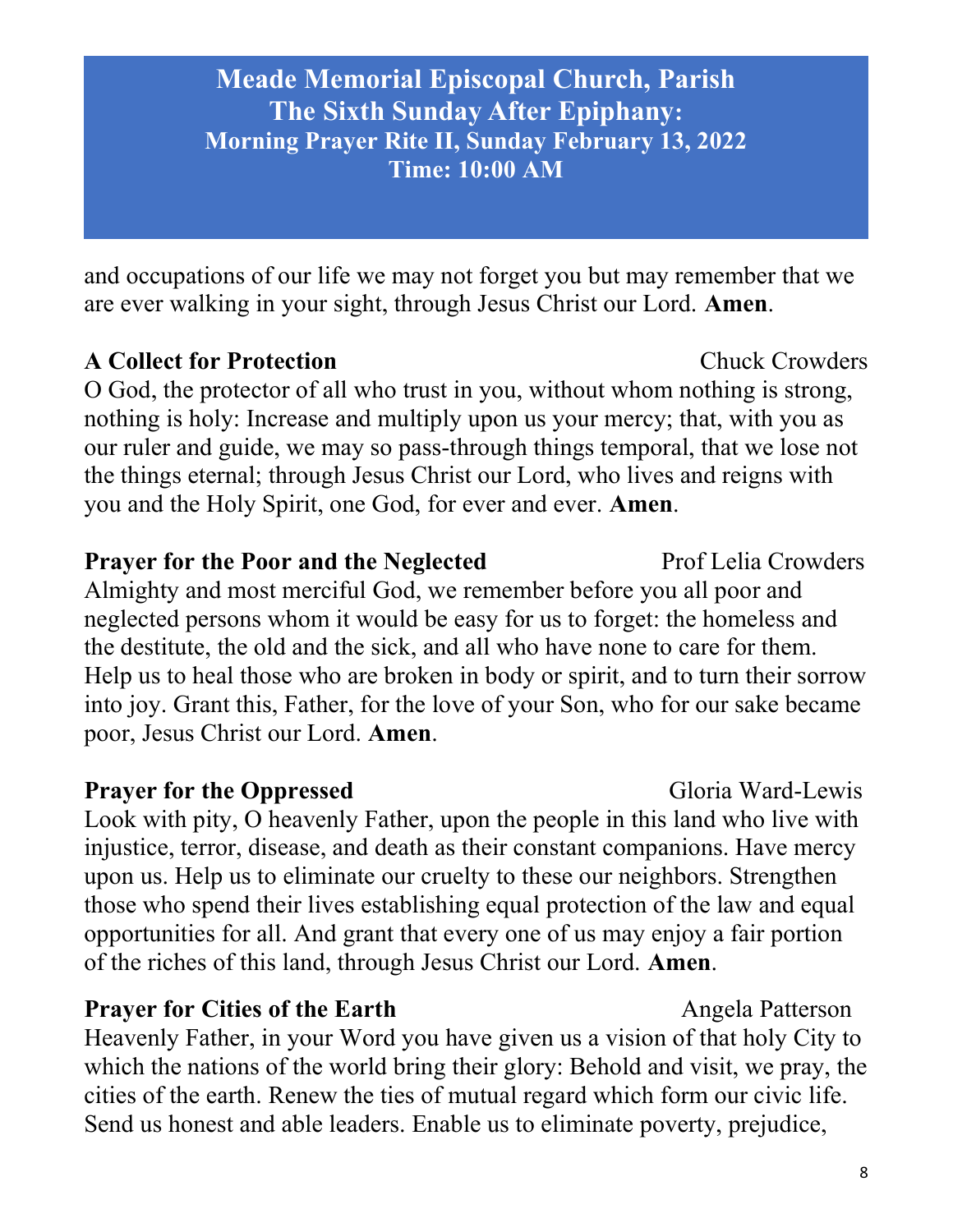9

Meade Memorial Episcopal Church, Parish The Sixth Sunday After Epiphany: Morning Prayer Rite II, Sunday February 13, 2022 Time: 10:00 AM

and oppression that peace may prevail with righteousness, and justice with order, and that men and women from different cultures and with differing talents may find with one another the fulfillment of their humanity; through Jesus Christ our Lord. Amen.

### **Prayer for Clergy and People Denise Brown**

Almighty and everlasting God, from whom cometh every good and perfect gift: Send down upon our bishops (Susan, Brooke, Porter), our rector Fr. Asonye and other clergy, and upon the congregations committed to their charge, the healthful Spirit of thy grace; and, that they may truly please thee, pour upon them the continual dew of thy blessing. Grant this, O Lord, for the honor of our Advocate and Mediator, Jesus Christ. Amen.

### **Prayers for mission** Michael Brown

Almighty and everlasting God, by whose Spirit the whole body of your faithful people is governed and sanctified: Receive our supplications and prayers which we offer before you for all members of your holy Church, that in their vocation and ministry they may truly and devoutly serve you; through our Lord and Savior Jesus Christ. Amen.

Hymn Praise to the Lord! the Almighty Hymnal #390 Praise to the Lord, the Almighty

Officiant and People

The General Thanksgiving

Almighty God, Father of all mercies, we your unworthy servants give you humble thanks for all your goodness and loving-kindness to us and to all whom you have made.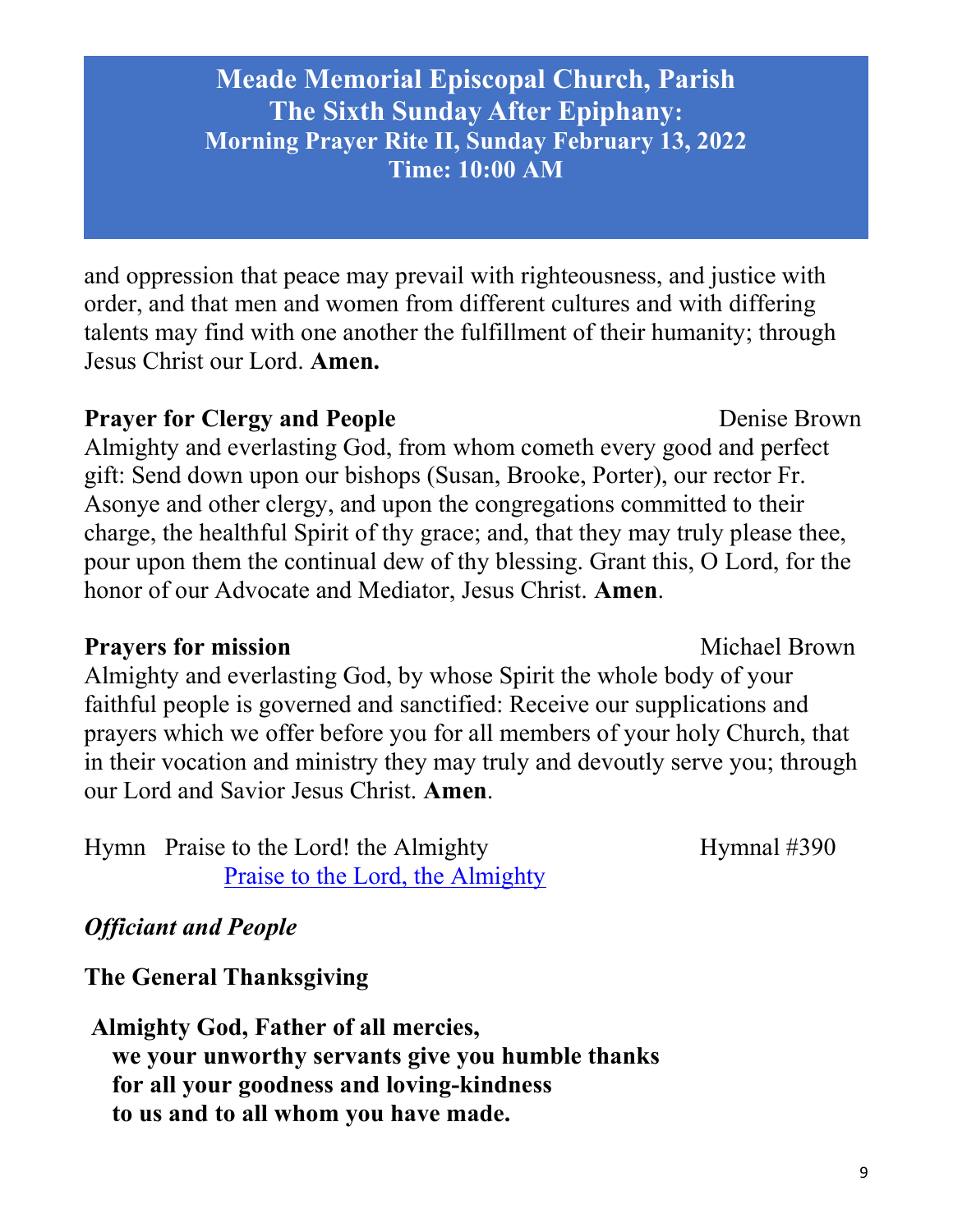We bless you for our creation, preservation, and all the blessings of this life; but above all for your immeasurable love in the redemption of the world by our Lord Jesus Christ; for the means of grace, and for the hope of glory. And, we pray, give us such an awareness of your mercies, that with truly thankful hearts we may show forth your praise, not only with our lips, but in our lives, by giving up ourselves to your service, and by walking before you in holiness and righteousness all our days; through Jesus Christ our Lord, to whom, with you and the Holy Spirit, be honor and glory throughout all ages. Amen.

# A Prayer of St. Chrysostom

 Almighty God, you have given us grace at this time with one accord to make our common supplication to you; and you have promised through your well-beloved Son that when two or three are gathered together in his Name you will be in the midst of them: Fulfill now, O Lord, our desires and petitions as may be best for us; granting us in this world knowledge of your truth, and in the age to come life everlasting. Amen

Officiant Alleluia, alleluia, let us bless the Lord. People Thanks be to God. Alleluia, alleluia.

## Benediction:

Glory to God whose power, working in us, can do infinitely more than we can ask or imagine: Glory to him from generation to generation in the Church, and in Christ Jesus for ever and ever.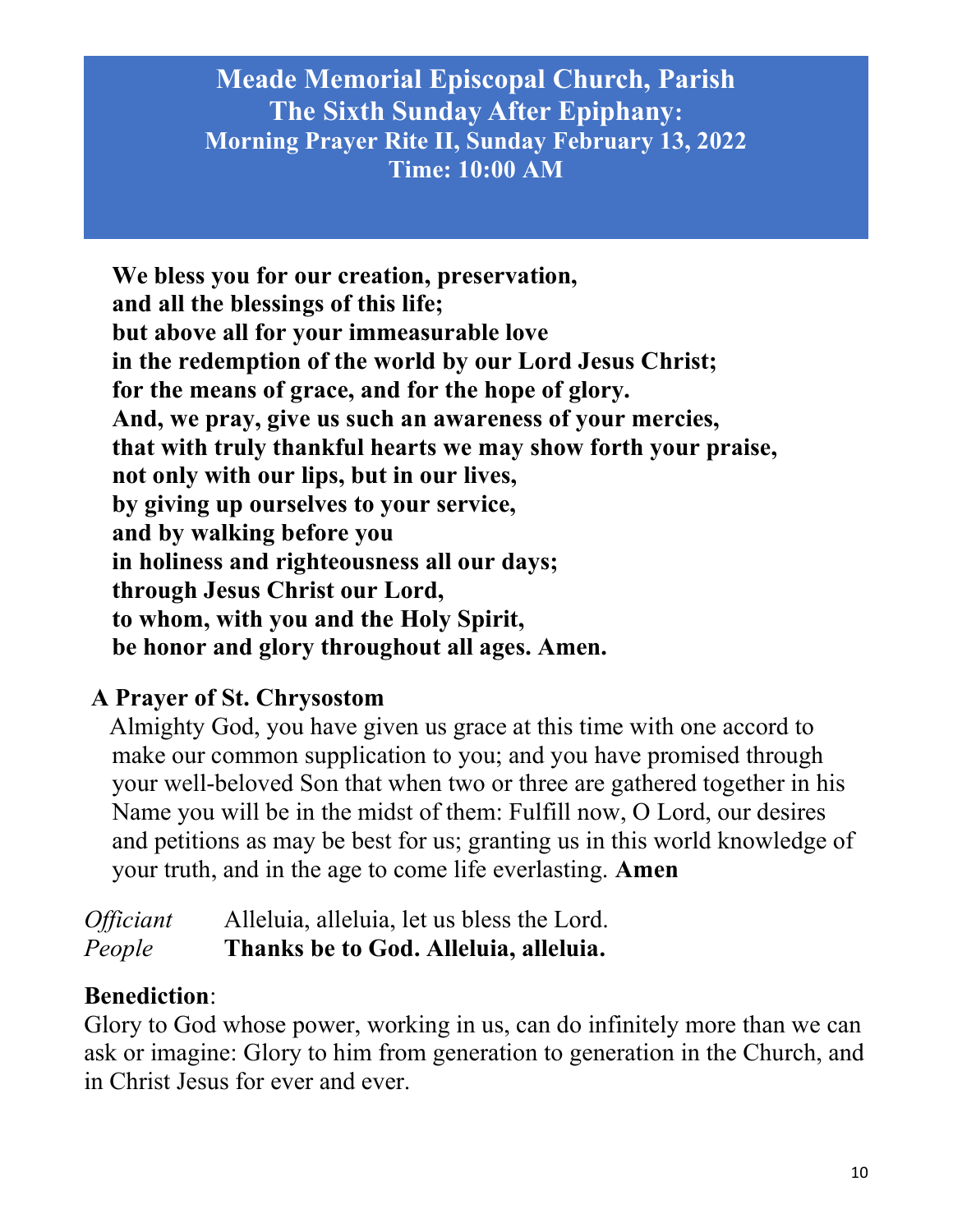Now may the peace of God which passes all understanding keep your minds in the knowledge and the love of God and of His Son Jesus Christ. And may the blessing of God, of the Son and of the Holy Spirit be with you now and always. Amen.

## Adult Forum "Ministry Story" Stewardship Committee

# **Prayer for our Country** Conservation Conservation Conservation Conservation Conservation Conservation Conservation Conservation Conservation Conservation Conservation Conservation Conservation Conservation Conservation Co

Almighty God, who hast given us this good land for our heritage: We humbly beseech thee that we may always prove ourselves a people mindful of thy favor and glad to do thy will. Bless our land with honorable industry, sound learning, and pure manners. Save us from violence, discord, and confusion, from pride and arrogance, and from every evil way. Defend our liberties, and fashion into one united people the multitudes brought hither out of many kindreds and tongues. Endue with the spirit of wisdom those to whom in thy Name we entrust the authority of government, that there may be justice and peace at home, and that, through obedience to thy law, we may show forth thy praise among the nations of the earth. In the time of prosperity, fill our hearts with thankfulness, and in the day of trouble, suffer not our trust in thee to fail; all which we ask through Jesus Christ our Lord. Amen.

**Processional:** No Recessional Hymnal